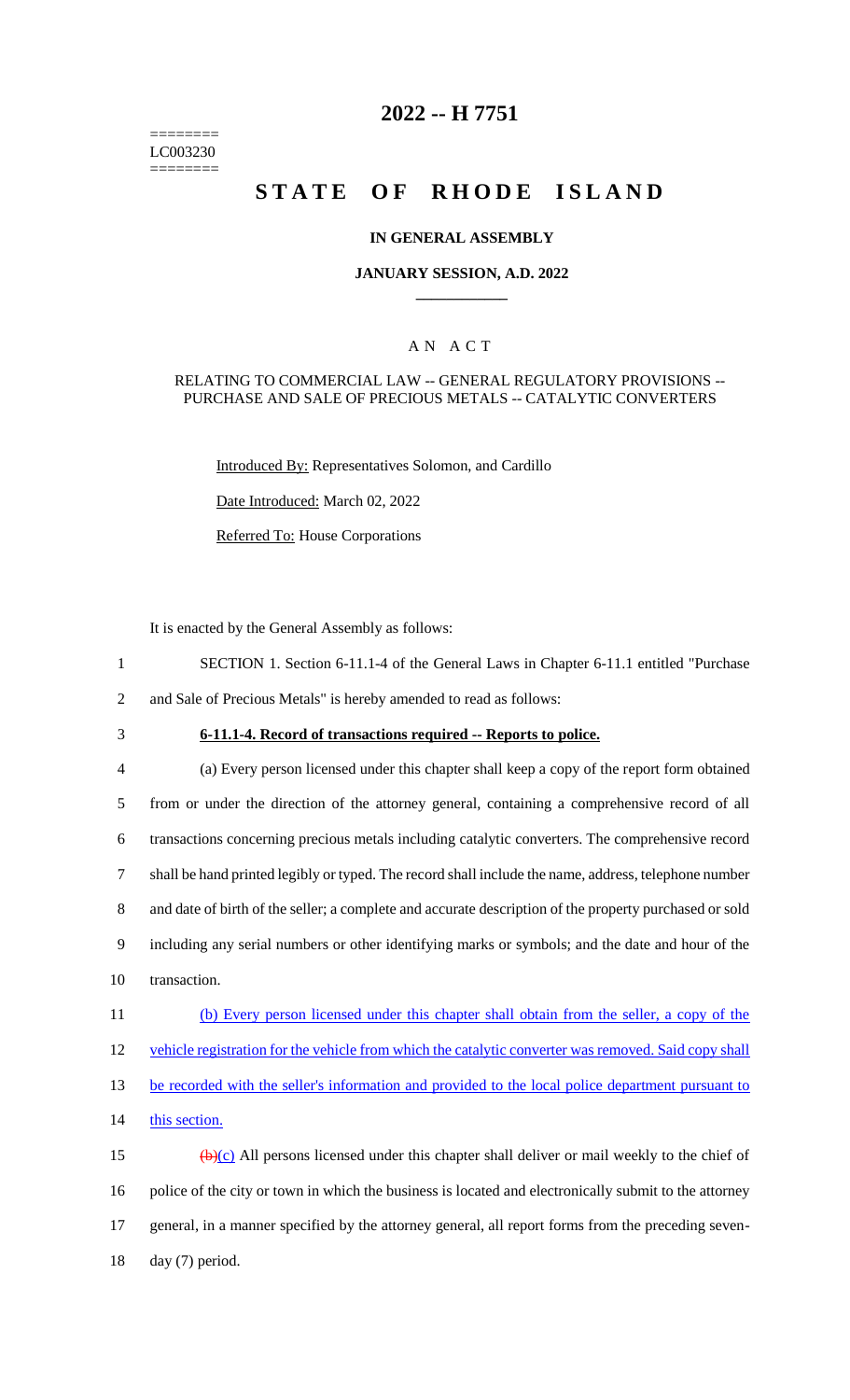- 1 ( $\Theta(d)$  Every person licensed under this chapter shall retain a copy of the report form for a
- 2 period of one year from the date of the sale stated on the form.
- 3 (e) Any violation of these provisions shall be subject to the penalties set forth in § 6-11.1-
- $4 \frac{7}{2}$
- 5 SECTION 2. This act shall take effect upon passage.

======== LC003230 ========